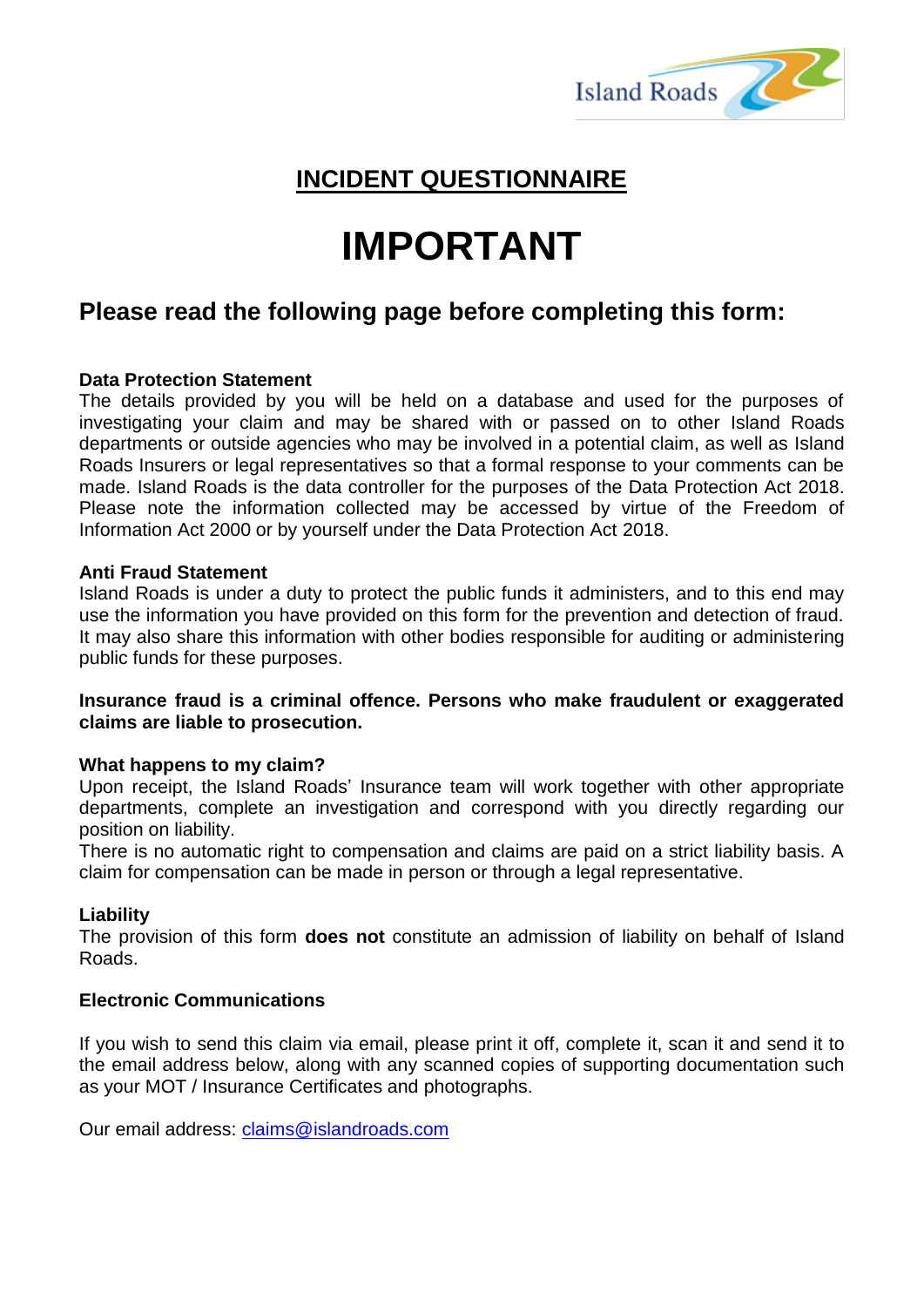## **Information for Pothole Claimants**

Although you may have hit a pothole on a road maintained by Island Roads, it does not mean you are entitled to compensation automatically.

Potholes can break out very quickly and it is simply not possible for Island Roads to check every road on the Isle of Wight every day for potholes.

The law recognises this and therefore the legal requirement for Island Roads is to check each road for defects monthly, quarterly or annually depending on the type of road and its usage.

Therefore if we have inspected the road within the timescale, and the pothole was not present on the date of inspection then we have complied with the law.

If a pothole has broken out since this inspection, it does not mean Island Roads is negligent.

Please bear this in mind when making a claim.

 **If you are completing this form on behalf of the claimant please state your name and relationship here:**

| <b>Title</b>    |  | $Mr \Box$ Mrs $\Box$ Miss $\Box$ | $Ms \Box$   | Other |  |
|-----------------|--|----------------------------------|-------------|-------|--|
| <b>Surname</b>  |  |                                  | Forename(s) |       |  |
| <b>Address</b>  |  |                                  |             |       |  |
| <b>Postcode</b> |  |                                  |             |       |  |
|                 |  |                                  |             |       |  |
|                 |  |                                  |             |       |  |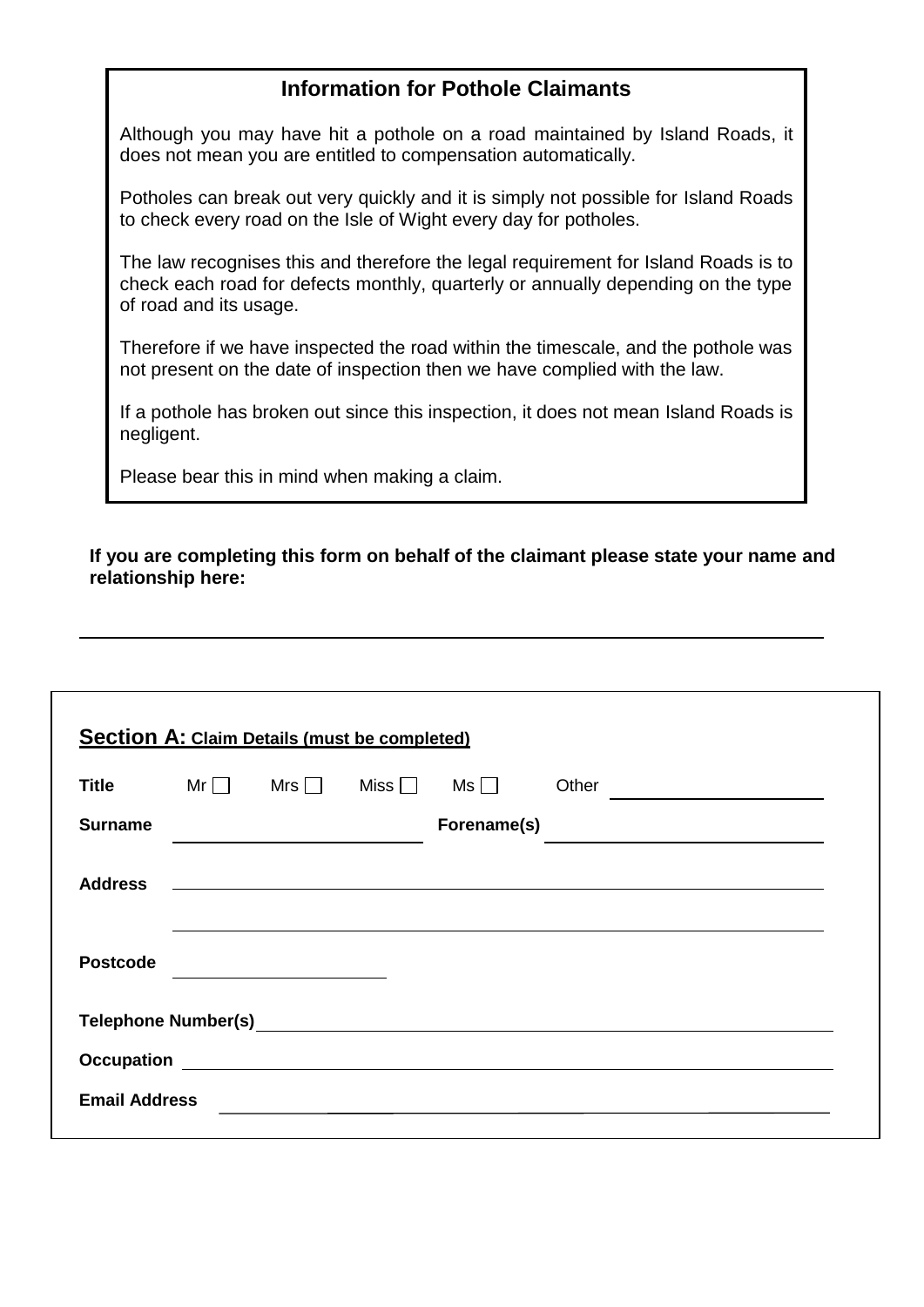| <b>Date</b>                                                                                              | Time          | $\mathbf{E}$   (24hr clock) |                           |  |  |
|----------------------------------------------------------------------------------------------------------|---------------|-----------------------------|---------------------------|--|--|
| Road Name<br><u> 1980 - Jan Barbara Barbara, prima politik po</u>                                        | Town          |                             |                           |  |  |
| Full description of incident including exact location (i.e. house numbers, landmarks)                    |               |                             |                           |  |  |
|                                                                                                          |               |                             |                           |  |  |
|                                                                                                          |               |                             |                           |  |  |
|                                                                                                          |               |                             |                           |  |  |
|                                                                                                          |               |                             |                           |  |  |
|                                                                                                          |               |                             |                           |  |  |
|                                                                                                          |               |                             |                           |  |  |
|                                                                                                          |               |                             |                           |  |  |
|                                                                                                          |               |                             |                           |  |  |
|                                                                                                          |               |                             |                           |  |  |
|                                                                                                          |               |                             |                           |  |  |
| Please attach a sketch plan of the location and any photographs in support of your claim<br>to this form |               |                             |                           |  |  |
| Ordnance Survey grid reference if known (6 figure) SZ:                                                   |               |                             |                           |  |  |
| What do you believe was the cause of your incident?                                                      |               |                             |                           |  |  |
|                                                                                                          |               |                             |                           |  |  |
| If applicable, please advise of the height or depth of the alleged defect                                |               |                             |                           |  |  |
| What was the purpose of your journey on the day in question?                                             |               |                             |                           |  |  |
|                                                                                                          |               |                             |                           |  |  |
| Have you travelled the road/been to the location before?                                                 |               | <b>Yes</b>                  | <b>No</b><br>$\mathbf{I}$ |  |  |
| If so please confirm how often?<br><b>Daily</b>                                                          | <b>Weekly</b> | <b>Monthly</b>              | <b>Other</b>              |  |  |
| Were you previously aware of the defect's existence?                                                     |               | Yes                         | No                        |  |  |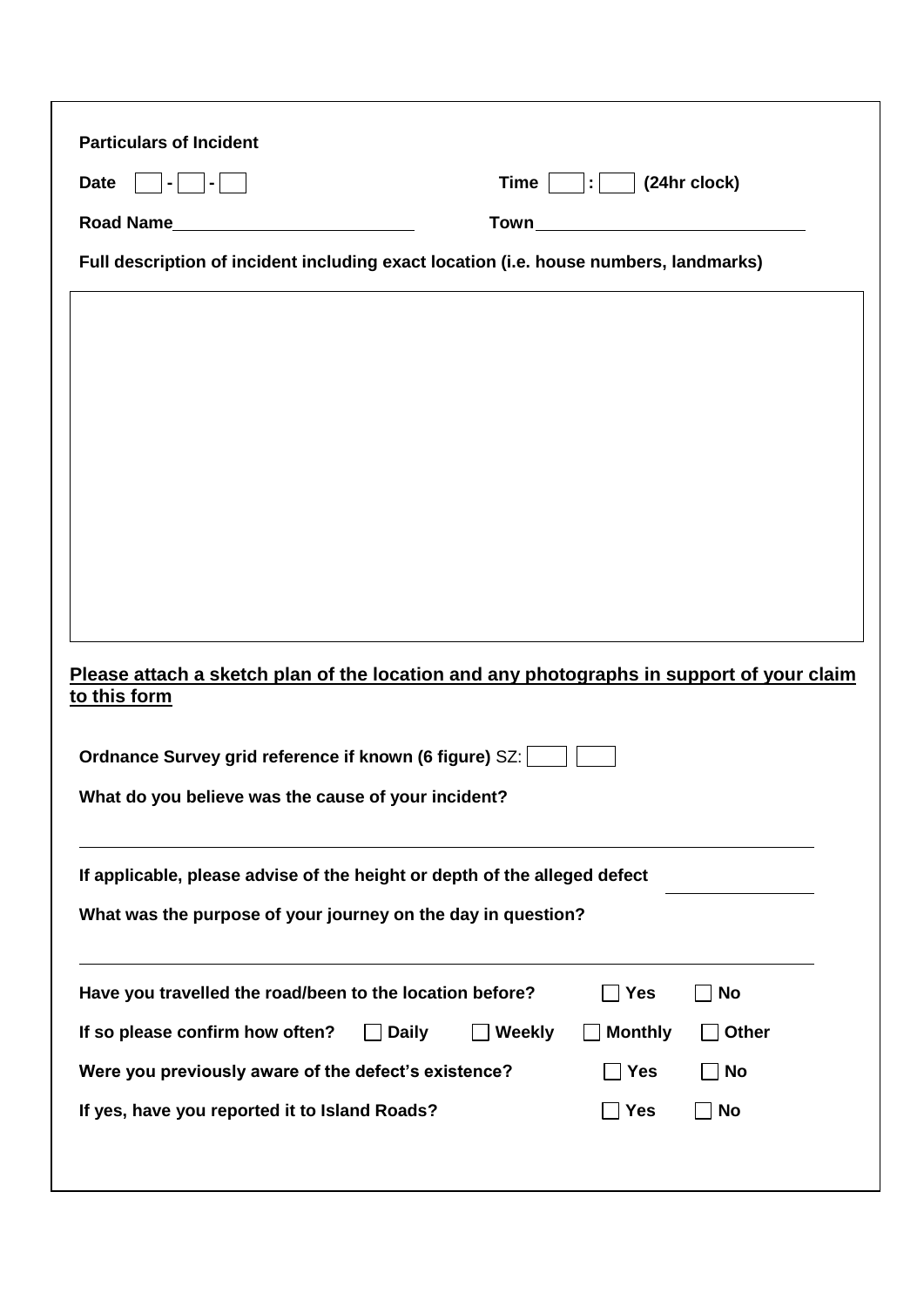| Please give details of any injury which you have                                                                                                                                  |
|-----------------------------------------------------------------------------------------------------------------------------------------------------------------------------------|
|                                                                                                                                                                                   |
|                                                                                                                                                                                   |
|                                                                                                                                                                                   |
| Did you attend a Hospital or Doctors Surgery?<br><b>Yes</b><br><b>No</b>                                                                                                          |
| If yes, please state name, address and date attended                                                                                                                              |
| Please note: Details of your date of birth and national insurance number must be given if you                                                                                     |
| have suffered injury<br><b>Date of Birth</b><br><b>National Insurance Number</b>                                                                                                  |
| Details of damage to vehicle/property/personal effects                                                                                                                            |
| Is the damaged property available for inspection?<br>Yes<br><b>No</b><br>(Please note the outcome of your claim may be affected if the damaged property has not been<br>retained) |
| <b>Weather Conditions:</b><br><b>Dry</b><br>Wet<br>Ice<br><b>Snow</b><br>Fog                                                                                                      |
| Daytime good<br>Daytime poor<br><b>Night time lit</b><br><b>Night time unlit</b><br><b>Visibility:</b>                                                                            |
| Were there any witnesses to the accident?<br><b>Yes</b><br><b>No</b><br>(If so then please provide their details as we may wish to approach them for a statement)                 |
| <b>Name</b><br><b>Name</b><br><b>Address</b><br><b>Address</b>                                                                                                                    |
| You may be contacted to attend a site meeting at the location where the incident<br>occurred. If Island Roads does so, you are entitled to bring an Independent Person or         |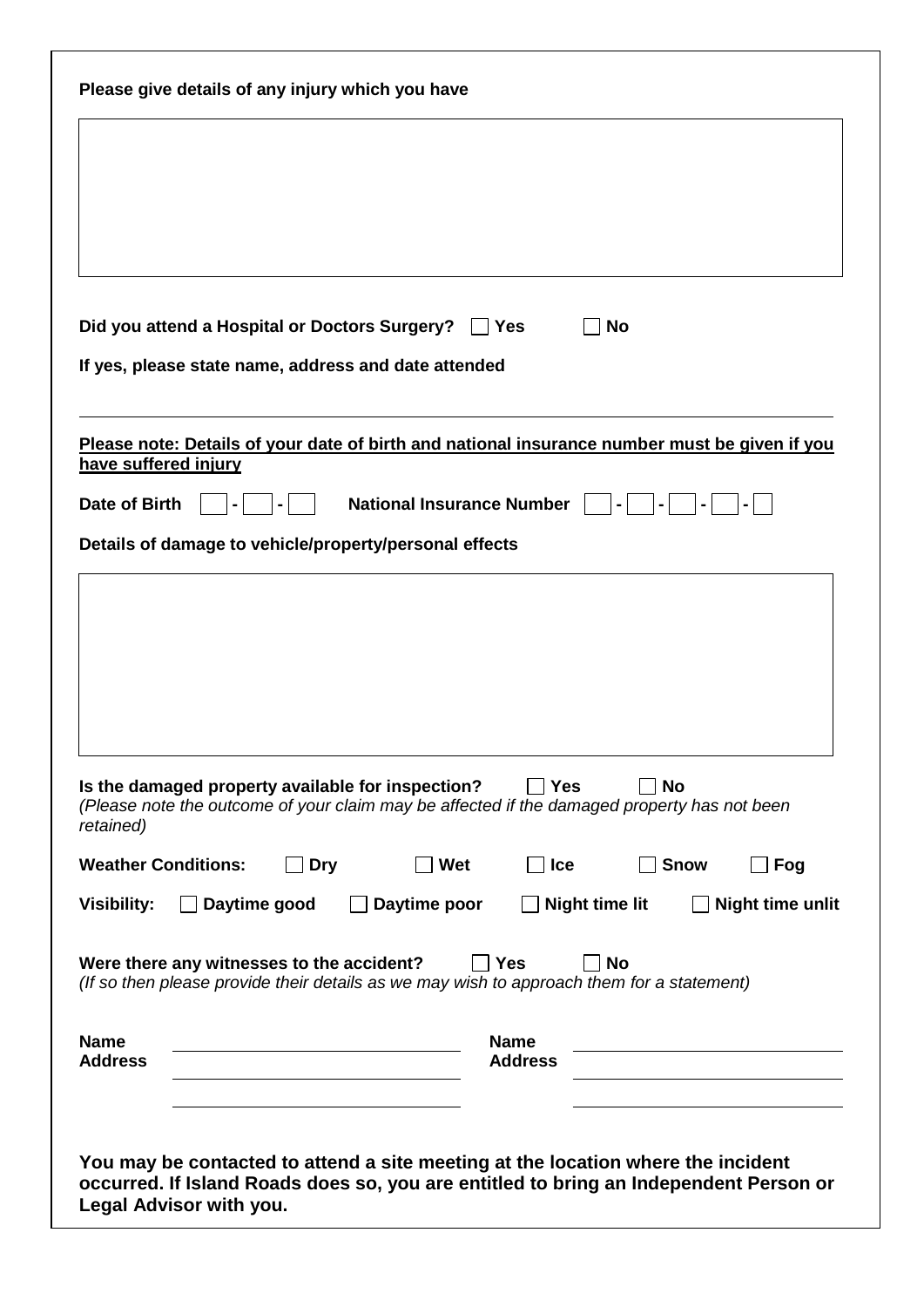# **Section B:**

## **Please only complete if your incident involved your motor vehicle if not go to section C**

| Vehicle Registration <u>New Yerman</u>                                                                                                                                                                                                                                | <b>Make Make</b> |                   | <b>Model Model</b> |
|-----------------------------------------------------------------------------------------------------------------------------------------------------------------------------------------------------------------------------------------------------------------------|------------------|-------------------|--------------------|
| Please state the traffic conditions on the day in question $\Box$ Light $\Box$ Moderate $\Box$ Heavy                                                                                                                                                                  |                  |                   |                    |
| Please state the speed of your vehicle immediately before impact with the defect ________                                                                                                                                                                             |                  |                   |                    |
| Did you see the defect before you hit it?                                                                                                                                                                                                                             |                  | <b>Yes</b>        | <b>No</b>          |
| If yes, what was the distance between you and the defect? _____________________________                                                                                                                                                                               |                  |                   |                    |
| What action did you take?                                                                                                                                                                                                                                             |                  |                   |                    |
| Have the police any report of the incident?                                                                                                                                                                                                                           |                  | <b>Yes</b>        | <b>No</b>          |
| If yes, please provide the name and number of the officer and their station together with the<br>crime reference number                                                                                                                                               |                  |                   |                    |
| Have repairs been carried out?<br>Are original invoices/estimates attached?<br>(if no, please ensure that they follow as soon as possible)                                                                                                                            |                  | Yes<br><b>Yes</b> | No<br><b>No</b>    |
| Are you VAT registered?<br>Are you the registered owner?                                                                                                                                                                                                              |                  | Yes<br>Yes        | No<br>No           |
| If no, please confirm the name of the owner                                                                                                                                                                                                                           |                  |                   |                    |
| Do you hold a current full UK license?<br>Please state how long this has been held                                                                                                                                                                                    |                  | $\Box$ Yes        | $\Box$ No          |
| Please attach a copy of the vehicle's Insurance certificate when returning this form<br>AND if your vehicle is more than 3 years old please attach a copy of your MOT<br>certificate also.<br>PLEASE NOTE both certificates must be valid on the date of the incident |                  |                   |                    |